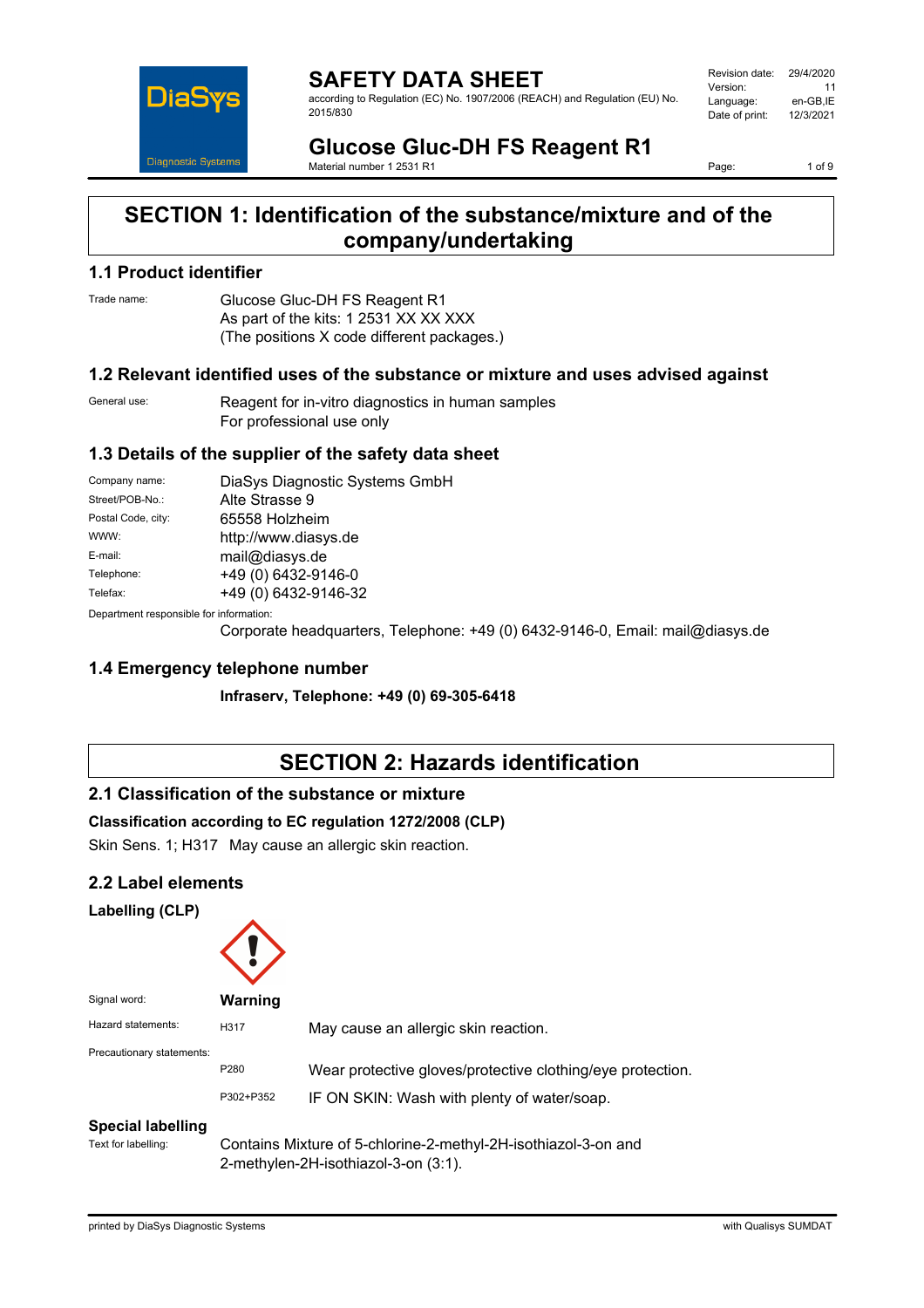

according to Regulation (EC) No. 1907/2006 (REACH) and Regulation (EU) No. 2015/830

| Revision date: | 29/4/2020 |
|----------------|-----------|
| Version:       | 11        |
| Language:      | en-GB.IE  |
| Date of print: | 12/3/2021 |
|                |           |

# **Glucose Gluc-DH FS Reagent R1**

Material number 1 2531 R1

Page: 2 of 9

### **2.3 Other hazards**

No risks worthy of mention. Results of PBT and vPvB assessment:

No data available

# **SECTION 3: Composition / information on ingredients**

3.1 Substances: not applicable

### **3.2 Mixtures**

Chemical characterisation: Aqueous solution of inorganic salts and organic compounds.

Hazardous ingredients:

| Ingredient                    | Designation                                                                                                 | Content             | Classification                                                                                                                                                                                                                          |
|-------------------------------|-------------------------------------------------------------------------------------------------------------|---------------------|-----------------------------------------------------------------------------------------------------------------------------------------------------------------------------------------------------------------------------------------|
| list no. 611-341-5 Mixture of | CAS 55965-84-9 5-chlorine-2-methyl-<br>2H-isothiazol-3-on<br>and<br>2-methylen-2H-<br>isothiazol-3-on (3:1) | $0.0015 - 0.0025$ % | Acute Tox. 3; H301. Acute Tox. 2; H310.<br>Acute Tox. 2; H330.<br>Skin Corr. 1C; H314. Eye Dam. 1; H318.<br>Skin Sens. 1A; H317.<br>Aquatic Acute 1; $H400$ (M-factor = 100).<br>Aquatic Chronic 1; H410<br>(M-factor = 100). (EUH071). |

Full text of H- and EUH-statements: see section 16.

# **SECTION 4: First aid measures**

#### **4.1 Description of first aid measures**

| General information:    | If medical advice is needed, have product container or label at hand.                                                                                                                                              |
|-------------------------|--------------------------------------------------------------------------------------------------------------------------------------------------------------------------------------------------------------------|
| In case of inhalation:  | Provide fresh air. Seek medical attention if problems persist.                                                                                                                                                     |
| Following skin contact: | Take off contaminated clothing and wash it before reuse. After contact with skin, wash<br>immediately with plenty of water. In case of skin reactions, consult a physician.                                        |
| After eye contact:      | Immediately flush eyes with plenty of flowing water for 10 to 15 minutes holding eyelids<br>apart. Remove contact lenses, if present and easy to do. Continue rinsing. Subsequently<br>consult an ophthalmologist. |
| After swallowing:       | Rinse mouth immediately and drink plenty of water. Never give anything by mouth to an<br>unconscious person. Do not induce vomiting without medical advice. Seek medical<br>attention.                             |

### **4.2 Most important symptoms and effects, both acute and delayed**

May cause an allergic skin reaction.

### **4.3 Indication of any immediate medical attention and special treatment needed**

Treat symptomatically.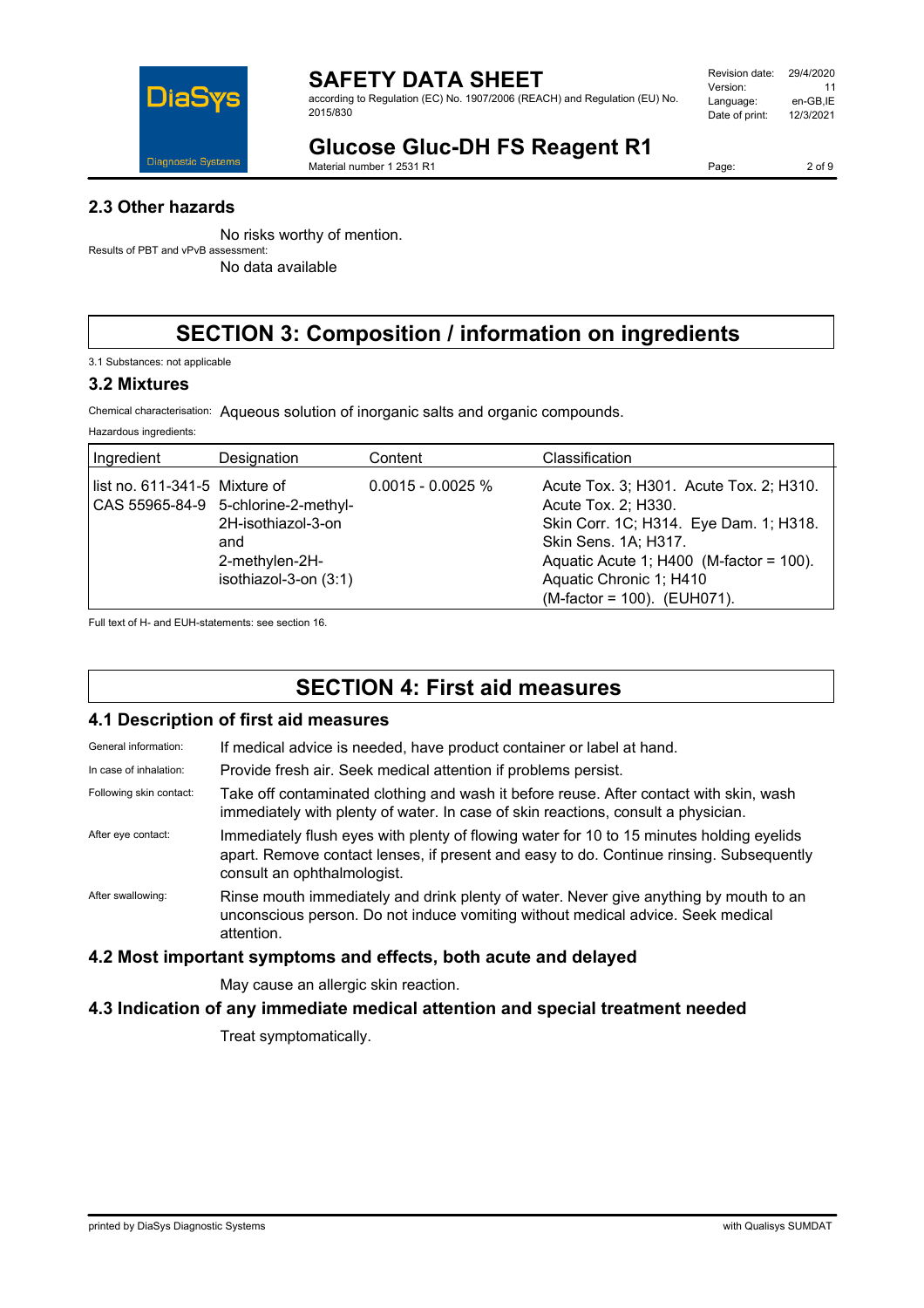

according to Regulation (EC) No. 1907/2006 (REACH) and Regulation (EU) No. 2015/830

| Revision date: | 29/4/2020 |
|----------------|-----------|
| Version:       | 11        |
| Language:      | en-GB.IE  |
| Date of print: | 12/3/2021 |
|                |           |

**Glucose Gluc-DH FS Reagent R1** Material number 1 2531 R1

Page: 3 of 9

# **SECTION 5: Firefighting measures**

### **5.1 Extinguishing media**

Suitable extinguishing media:

Product is non-combustible. Extinguishing materials should therefore be selected according to surroundings.

### **5.2 Special hazards arising from the substance or mixture**

Fires in the immediate vicinity may cause the development of dangerous vapours. In case of fire may be liberated: Carbon monoxide and carbon dioxide.

### **5.3 Advice for firefighters**

Special protective equipment for firefighters:

Wear self-contained breathing apparatus.

Additional information: Hazchem-Code: -

Do not allow water used to extinguish fire to enter drains, ground or waterways.

# **SECTION 6: Accidental release measures**

### **6.1 Personal precautions, protective equipment and emergency procedures**

Avoid contact with the substance. Wear appropriate protective equipment. Keep unprotected people away. Take off contaminated clothing and wash it before reuse. Do not breathe vapours. Provide adequate ventilation.

#### **6.2 Environmental precautions**

Do not allow to penetrate into soil, waterbodies or drains.

#### **6.3 Methods and material for containment and cleaning up**

Soak up with absorbent materials such as sand, siliceus earth, acid- or universal binder. Store in special closed containers and dispose of according to ordinance. Final cleaning.

Additional information: Special danger of slipping by leaking/spilling product.

#### **6.4 Reference to other sections**

Refer additionally to section 8 and 13.

# **SECTION 7: Handling and storage**

#### **7.1 Precautions for safe handling**

Advices on safe handling: Provide adequate ventilation, and local exhaust as needed. Avoid contact with skin and eyes. Do not breathe vapours. Wear appropriate protective equipment. Do not eat, drink or smoke when using this product. Wash hands thoroughly after handling. Take off contaminated clothing and wash it before reuse. Have eye wash bottle or eye rinse ready at work place. Keep all containers, equipment and working place clean.

#### **7.2 Conditions for safe storage, including any incompatibilities**

Requirements for storerooms and containers:

Store container tightly closed in a dry and cool place. Storage temperature + 2 °C up to + 8 °C.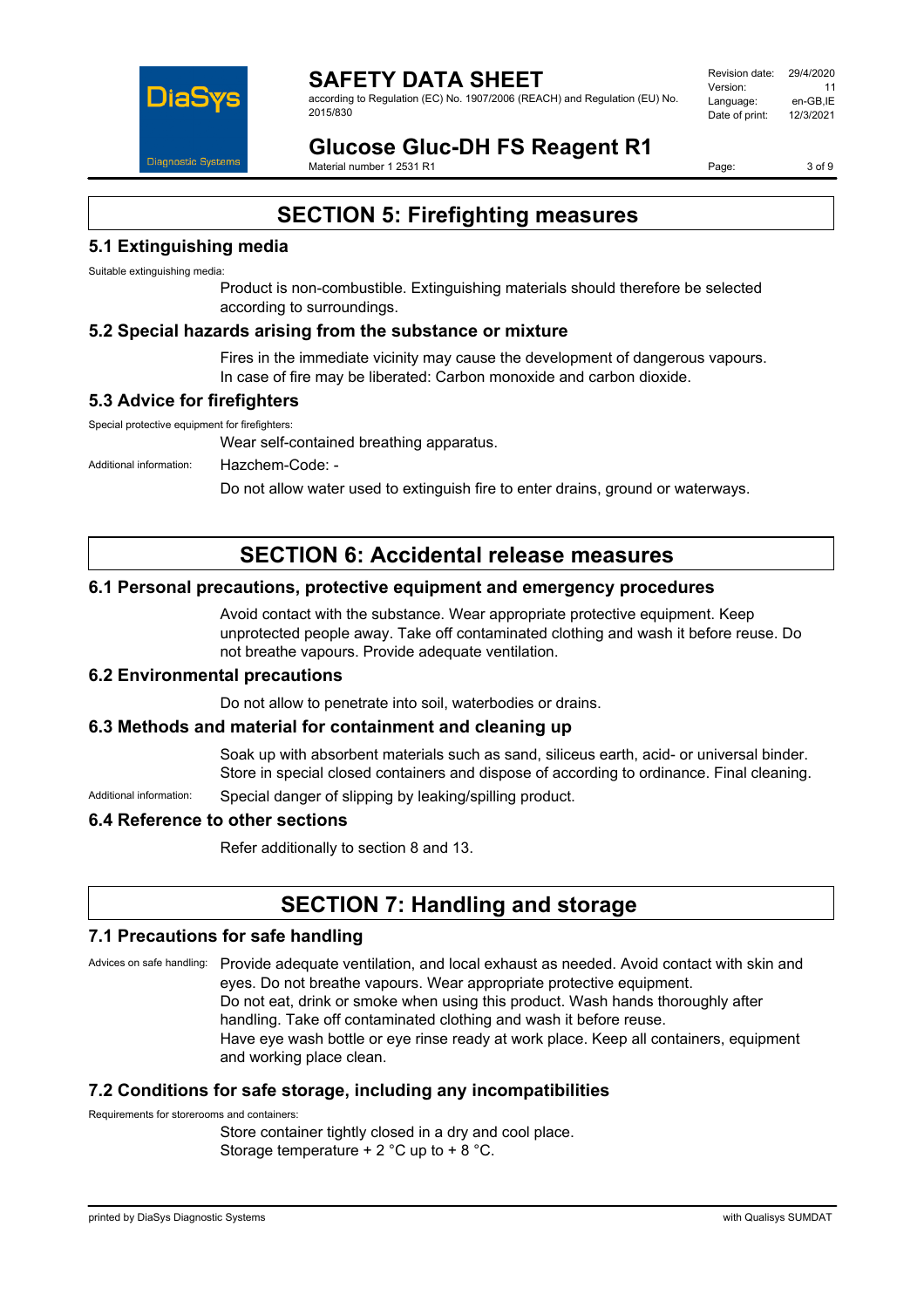

according to Regulation (EC) No. 1907/2006 (REACH) and Regulation (EU) No. 2015/830

| Revision date: | 29/4/2020 |
|----------------|-----------|
| Version:       | 11        |
| Language:      | en-GB.IE  |
| Date of print: | 12/3/2021 |
|                |           |

# **Glucose Gluc-DH FS Reagent R1**

Material number 1 2531 R1

Page: 4 of 9

Hints on joint storage: Do not store together with strong acids and alkalis. Keep away from food, drink and animal feedingstuffs.

## **7.3 Specific end use(s)**

No information available.

# **SECTION 8: Exposure controls/personal protection**

#### **8.1 Control parameters**

Additional information: Contains no substances with occupational exposure limit values.

#### **8.2 Exposure controls**

Provide good ventilation and/or an exhaust system in the work area.

### **Personal protection equipment**

#### **Occupational exposure controls**

Respiratory protection: When aerosols and vapours form: Use combination filter type A/P according to EN 14387.

| Hand protection:                         | Protective gloves according to EN 374.                                                                                                                                                                           |
|------------------------------------------|------------------------------------------------------------------------------------------------------------------------------------------------------------------------------------------------------------------|
|                                          | Glove material:                                                                                                                                                                                                  |
|                                          | Nitrile rubber - Layer thickness: 0.11 mm.                                                                                                                                                                       |
|                                          | Breakthrough time: >480 min.                                                                                                                                                                                     |
|                                          | Observe glove manufacturer's instructions concerning penetrability and breakthrough time.                                                                                                                        |
| Eye protection:                          | Tightly sealed goggles according to EN 166.                                                                                                                                                                      |
| Body protection:                         | Wear suitable protective clothing.                                                                                                                                                                               |
| General protection and hygiene measures: |                                                                                                                                                                                                                  |
|                                          | Avoid contact with skin and eyes. Do not breathe vapours. Do not eat, drink or smoke<br>الممتاحة ويتماس والقائم المتاريخ الممتال ومتكون والماسوو وبالمستطر والمستمط الماحي والمستحدث والماري والمستمور والمستحدث |

when using this product. Wash hands thoroughly after handling. Take off contaminated clothing and wash it before reuse. Have eye wash bottle or eye rinse ready at work place.

# **SECTION 9: Physical and chemical properties**

### **9.1 Information on basic physical and chemical properties**

| Physical state at 20 °C and 101.3 kPa: liquid<br>Colour: colourless |
|---------------------------------------------------------------------|
| no characteristic odour                                             |
| No data available                                                   |
| at $25 °C$ : 7.6                                                    |
| No data available                                                   |
| No data available                                                   |
| not combustible                                                     |
| No data available                                                   |
| No data available                                                   |
| No data available                                                   |
| No data available                                                   |
| No data available                                                   |
| at 20 °C: 1.063 g/mL                                                |
|                                                                     |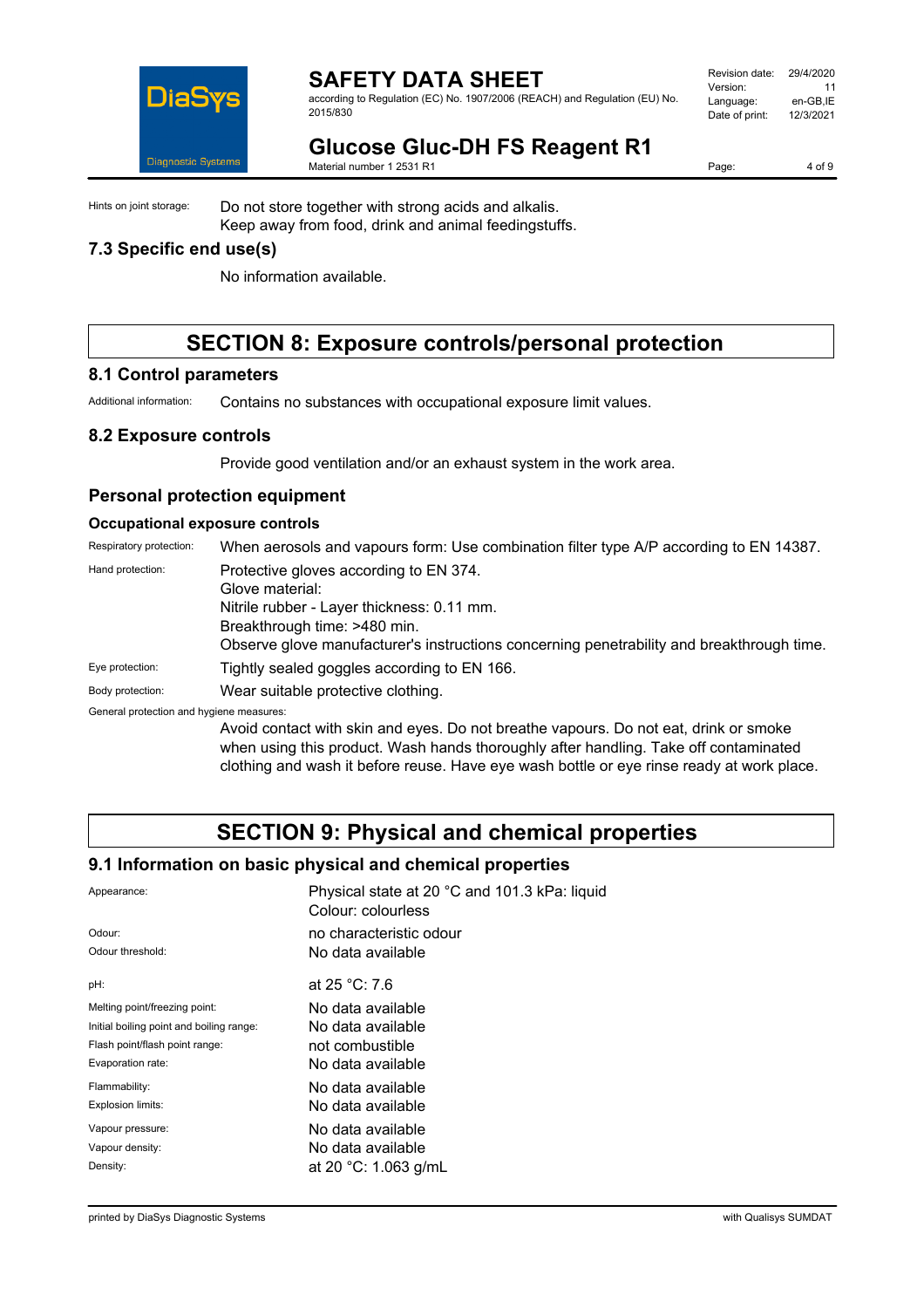

according to Regulation (EC) No. 1907/2006 (REACH) and Regulation (EU) No. 2015/830

| Revision date: | 29/4/2020 |
|----------------|-----------|
| Version:       | 11        |
| Language:      | en-GB.IE  |
| Date of print: | 12/3/2021 |
|                |           |

**Glucose Gluc-DH FS Reagent R1** Material number 1 2531 R1

Page: 5 of 9

| Water solubility:                       | at 20 °C: completely miscible |
|-----------------------------------------|-------------------------------|
| Partition coefficient: n-octanol/water: | No data available             |
| Auto-ignition temperature:              | No data available             |
| Decomposition temperature:              | No data available             |
| Viscosity, kinematic:                   | No data available             |
| Explosive properties:                   | No data available             |
| Oxidizing characteristics:              | No data available             |
|                                         |                               |

### **9.2 Other information**

Additional information: No data available

# **SECTION 10: Stability and reactivity**

### **10.1 Reactivity**

refer to 10.3

#### **10.2 Chemical stability**

Stable under recommended storage conditions.

#### **10.3 Possibility of hazardous reactions**

No hazardous reactions known.

### **10.4 Conditions to avoid**

Protect from excessive heat.

#### **10.5 Incompatible materials**

Strong acids and alkalis

#### **10.6 Hazardous decomposition products**

No decomposition when used properly. Thermal decomposition: No data available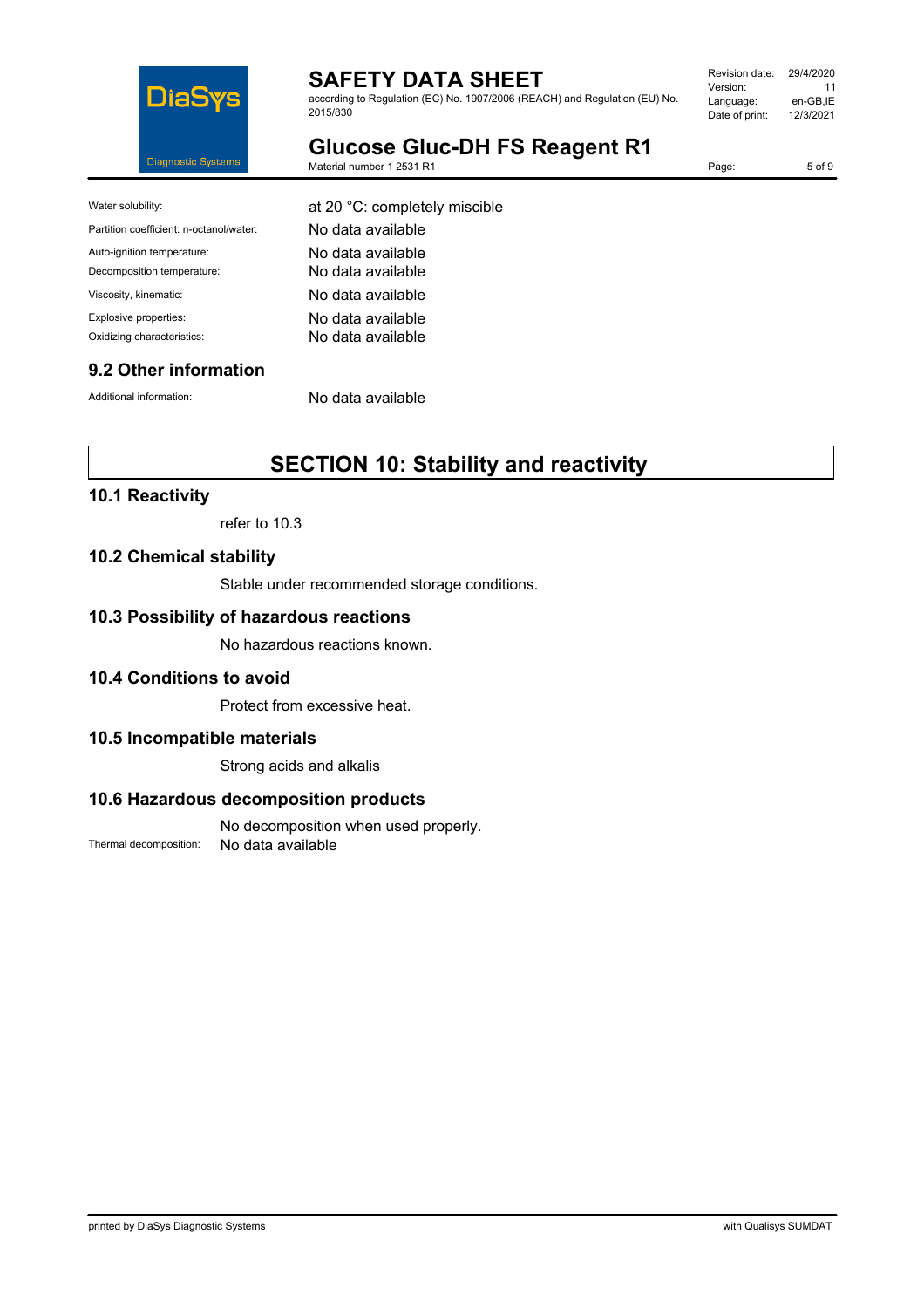

according to Regulation (EC) No. 1907/2006 (REACH) and Regulation (EU) No. 2015/830

| Revision date: | 29/4/2020 |
|----------------|-----------|
| Version:       | 11        |
| Language:      | en-GB.IE  |
| Date of print: | 12/3/2021 |
|                |           |

**Glucose Gluc-DH FS Reagent R1** Material number 1 2531 R1

Page: 6 of 9

# **SECTION 11: Toxicological information**

# **11.1 Information on toxicological effects**

Toxicological effects: The statements are derived from the properties of the single components. No toxicological data is available for the product as such. Acute toxicity (oral): Based on available data, the classification criteria are not met. May cause irritations. Acute toxicity (dermal): Lack of data. Acute toxicity (inhalative): Lack of data. Skin corrosion/irritation: Based on available data, the classification criteria are not met. mild irritant Serious eye damage/irritation: Based on available data, the classification criteria are not met. mild irritant Sensitisation to the respiratory tract: Lack of data. Skin sensitisation: Skin Sens. 1; H317 = May cause an allergic skin reaction. Germ cell mutagenicity/Genotoxicity: Lack of data. Carcinogenicity: Lack of data. Reproductive toxicity: Lack of data. Effects on or via lactation: Lack of data. Specific target organ toxicity (single exposure): Lack of data. Specific target organ toxicity (repeated exposure): Lack of data. Aspiration hazard: Lack of data.

# **SECTION 12: Ecological information**

### **12.1 Toxicity**

Aquatic toxicity: Information about Mixture of 5-chlorine-2-methyl-2H-isothiazol-3-on and 2-methylen-2H-isothiazol-3-on (3:1): Very toxic to aquatic life with long lasting effects. Daphnia toxicity: EC50 Daphnia: 0.16 mg/L/48 h. Fish toxicity: LC50 trout: 0.19 - 0.28 mg/L/96 h.

### **12.2 Persistence and degradability**

Further details: No data available

### **12.3 Bioaccumulative potential**

Partition coefficient: n-octanol/water:

No data available

#### **12.4 Mobility in soil**

No data available

### **12.5 Results of PBT and vPvB assessment**

No data available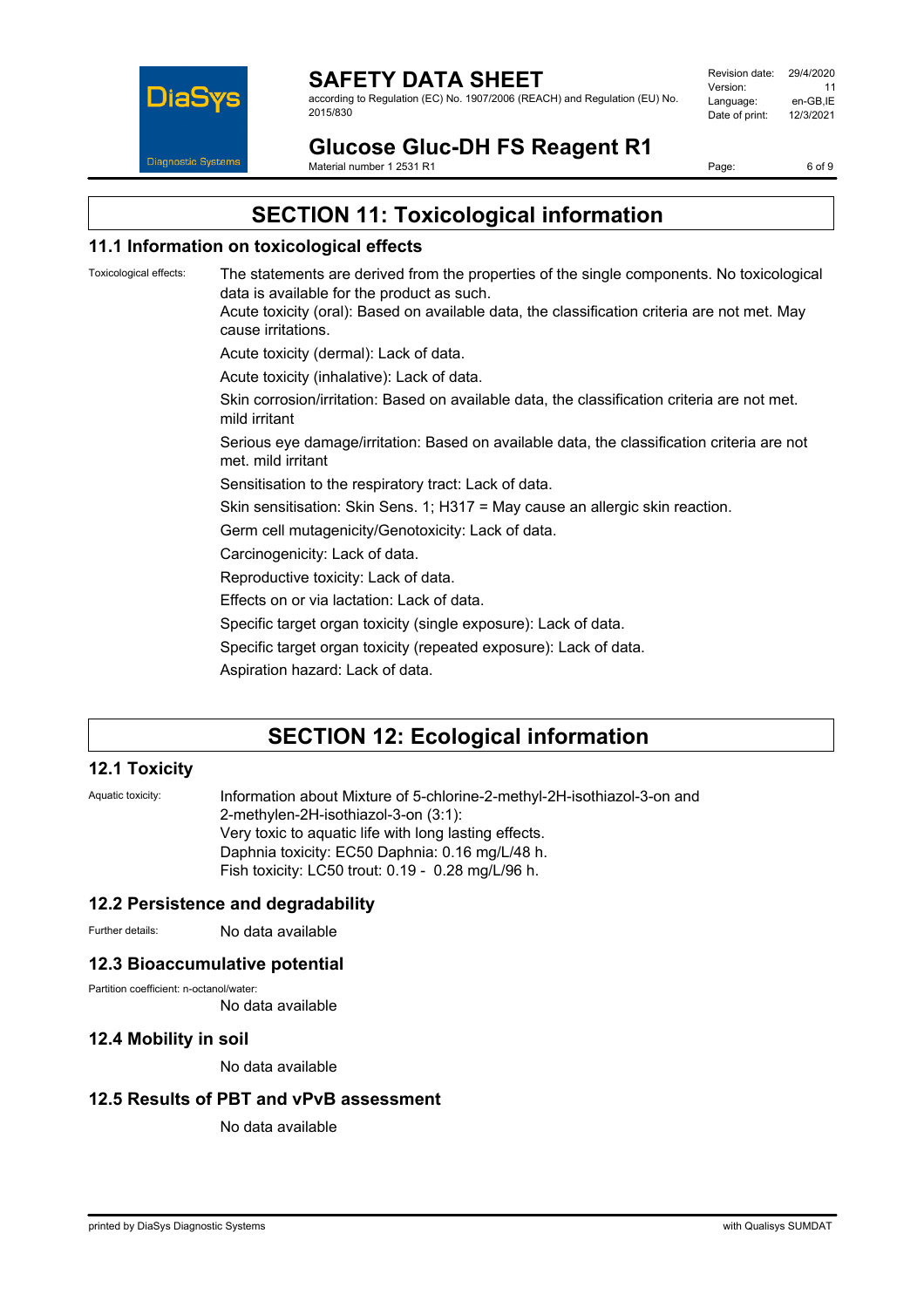

according to Regulation (EC) No. 1907/2006 (REACH) and Regulation (EU) No. 2015/830

| Revision date: | 29/4/2020 |
|----------------|-----------|
| Version:       | 11        |
| Language:      | en-GB.IE  |
| Date of print: | 12/3/2021 |
|                |           |

# **Glucose Gluc-DH FS Reagent R1**

Material number 1 2531 R1

Page: 7 of 9

#### **12.6 Other adverse effects**

General information: Do not allow to enter into ground-water, surface water or drains. Contains biocide: Mixture of 5-chlorine-2-methyl-2H-isothiazol-3-on and 2-methylen-2H-isothiazol-3-on (3:1).

# **SECTION 13: Disposal considerations**

### **13.1 Waste treatment methods**

#### **Product**

| Waste key number: | 16 05 06 <sup>*</sup> = Laboratory chemicals, consisting of or containing hazardous substances,<br>including mixtures of laboratory chemicals.<br>* = Evidence for disposal must be provided. |  |
|-------------------|-----------------------------------------------------------------------------------------------------------------------------------------------------------------------------------------------|--|
| Recommendation:   | Special waste. Dispose of waste according to applicable legislation.                                                                                                                          |  |
| Package           |                                                                                                                                                                                               |  |
| Waste key number: | 15 01 02 = Plastic packaging                                                                                                                                                                  |  |
| Recommendation:   | Dispose of waste according to applicable legislation.                                                                                                                                         |  |

Non-contaminated packages may be recycled.

# **SECTION 14: Transport information**

### **14.1 UN number**

ADR/RID, IMDG, IATA-DGR:

not applicable

### **14.2 UN proper shipping name**

ADR/RID, IMDG, IATA-DGR:

Not restricted

### **14.3 Transport hazard class(es)**

ADR/RID, IMDG, IATA-DGR: not applicable

### **14.4 Packing group**

ADR/RID, IMDG, IATA-DGR:

not applicable

#### **14.5 Environmental hazards**

Marine pollutant: no

#### **14.6 Special precautions for user**

No dangerous good in sense of these transport regulations.

### **14.7 Transport in bulk according to Annex II of Marpol and the IBC Code**

No data available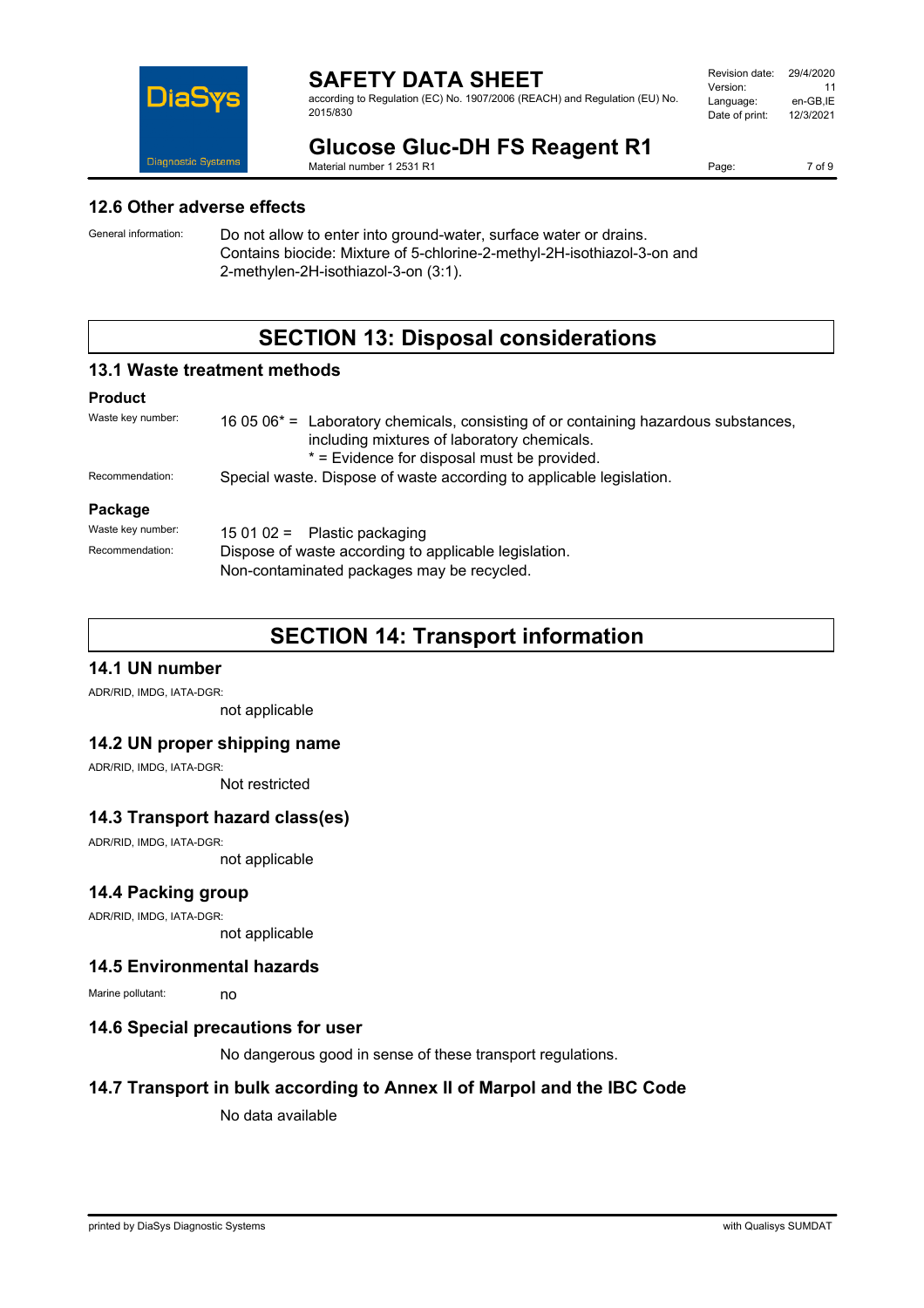

**SAFETY DATA SHEET** according to Regulation (EC) No. 1907/2006 (REACH) and Regulation (EU) No. 2015/830

Revision date: 29/4/2020 Version: 11<br>Language: en-GB.IE Language: en-GB,IE<br>Date of print: 12/3/2021 Date of print:

**Glucose Gluc-DH FS Reagent R1** Material number 1 2531 R1

Page: 8 of 9

# **SECTION 15: Regulatory information**

### **15.1 Safety, health and environmental regulations/legislation specific for the substance or mixture**

#### **National regulations - Great Britain**

Hazchem-Code:

No data available

#### **National regulations - EC member states**

Further regulations, limitations and legal requirements:

Use restriction according to REACH annex XVII, no.: 3

#### **15.2 Chemical Safety Assessment**

For this mixture a chemical safety assessment is not required.

# **SECTION 16: Other information**

#### **Further information**

Wording of the H-phrases under paragraph 2 and 3:

- H301 = Toxic if swallowed.
- H310 = Fatal in contact with skin.
- H314 = Causes severe skin burns and eye damage.
- H317 = May cause an allergic skin reaction.
- H318 = Causes serious eye damage.
- H330 = Fatal if inhaled.

H400 = Very toxic to aquatic life.

H410 = Very toxic to aquatic life with long lasting effects.

EUH071 = Corrosive to the respiratory tract.